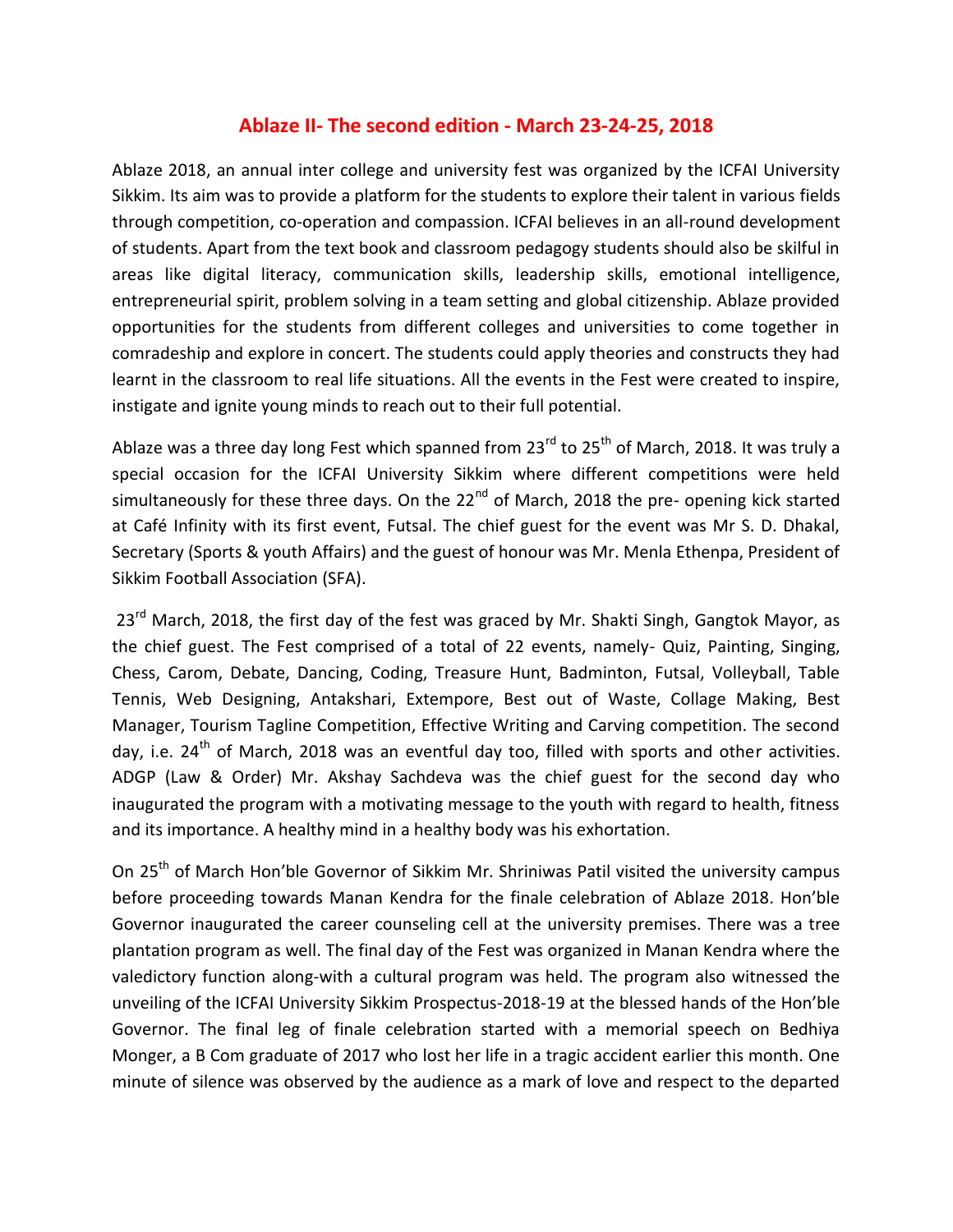soul. The finale celebration concluded with Bedhiya Memorial concert wherein the famous Rock Band from Darjeeling, The Mantra, entertained the audience.

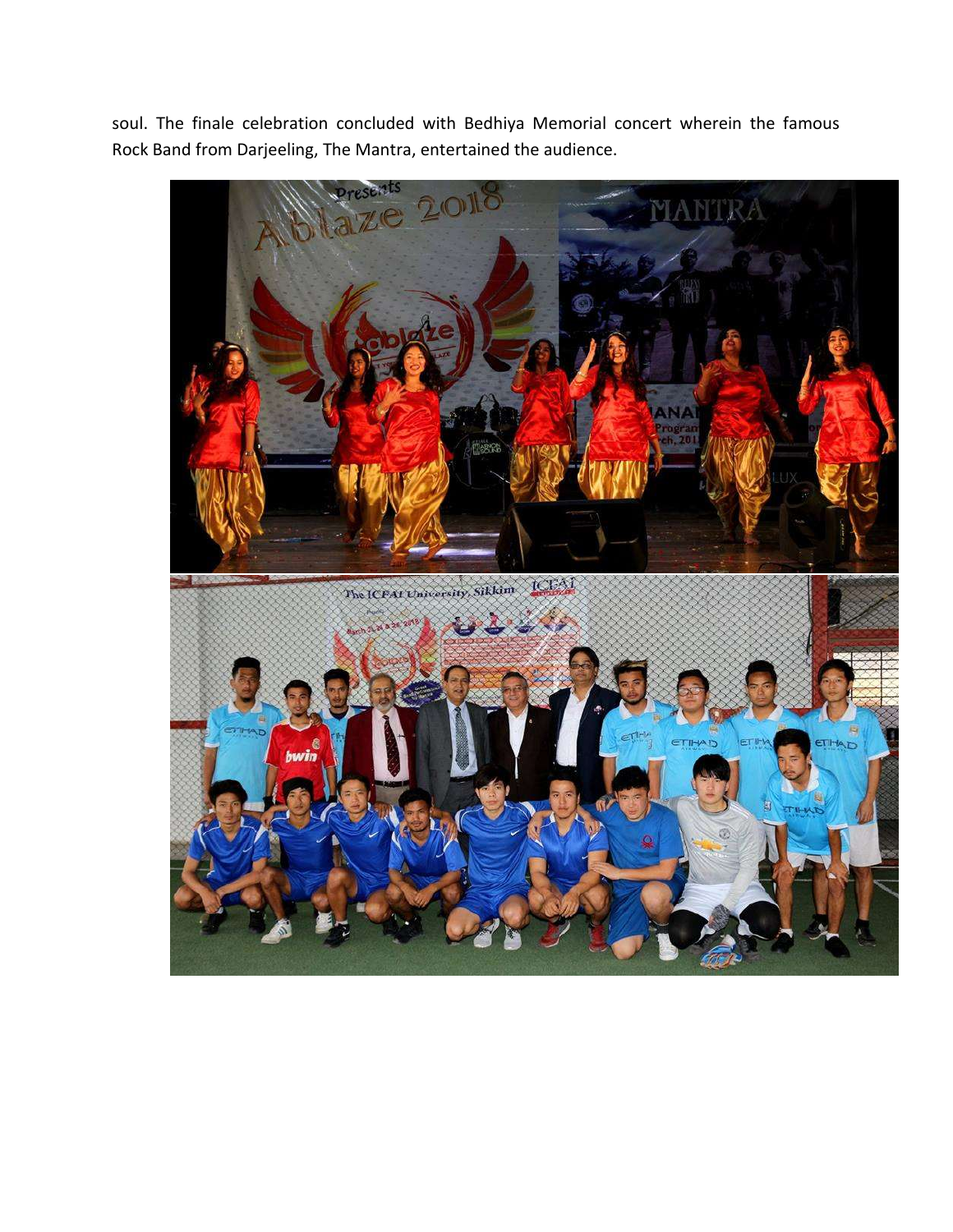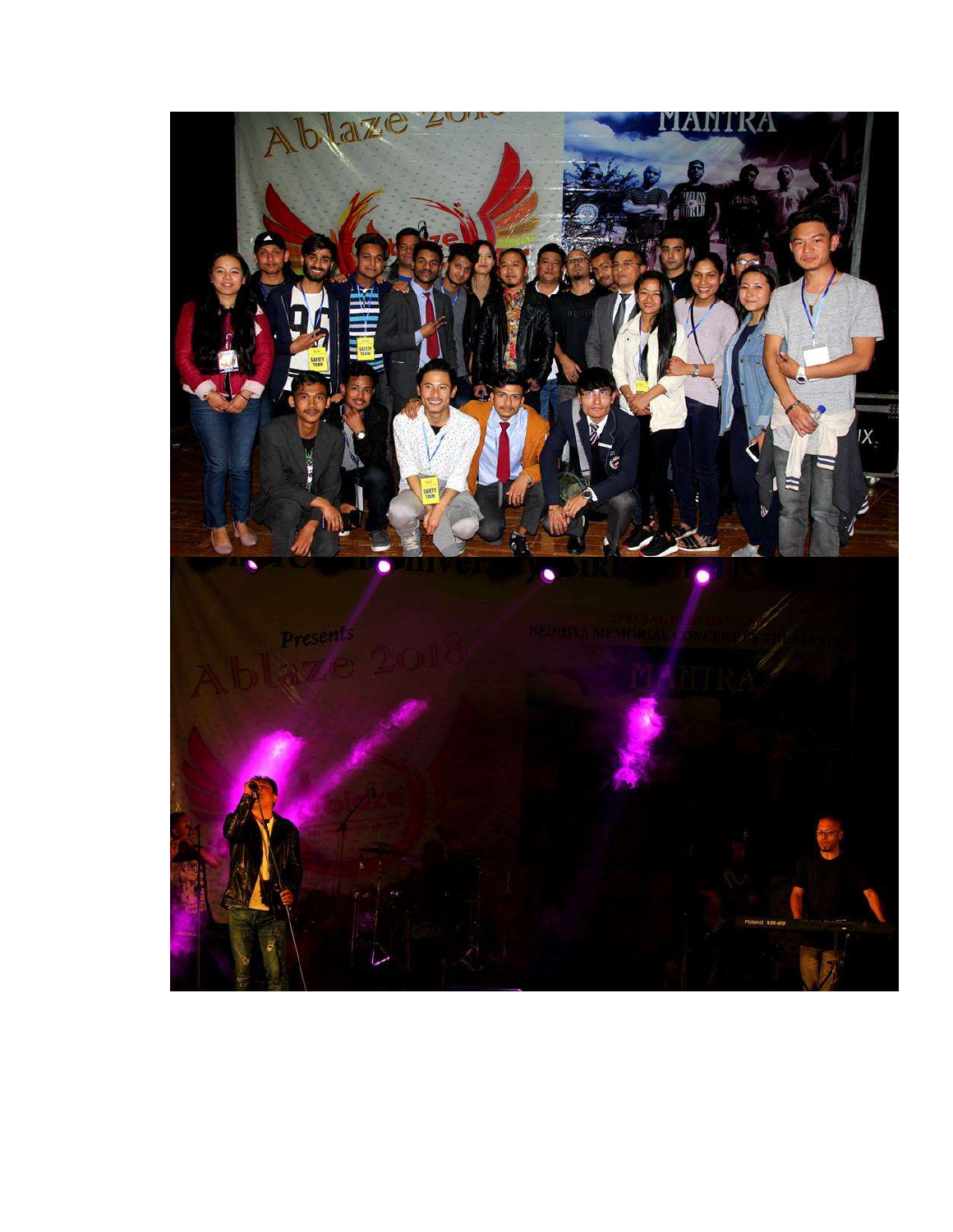